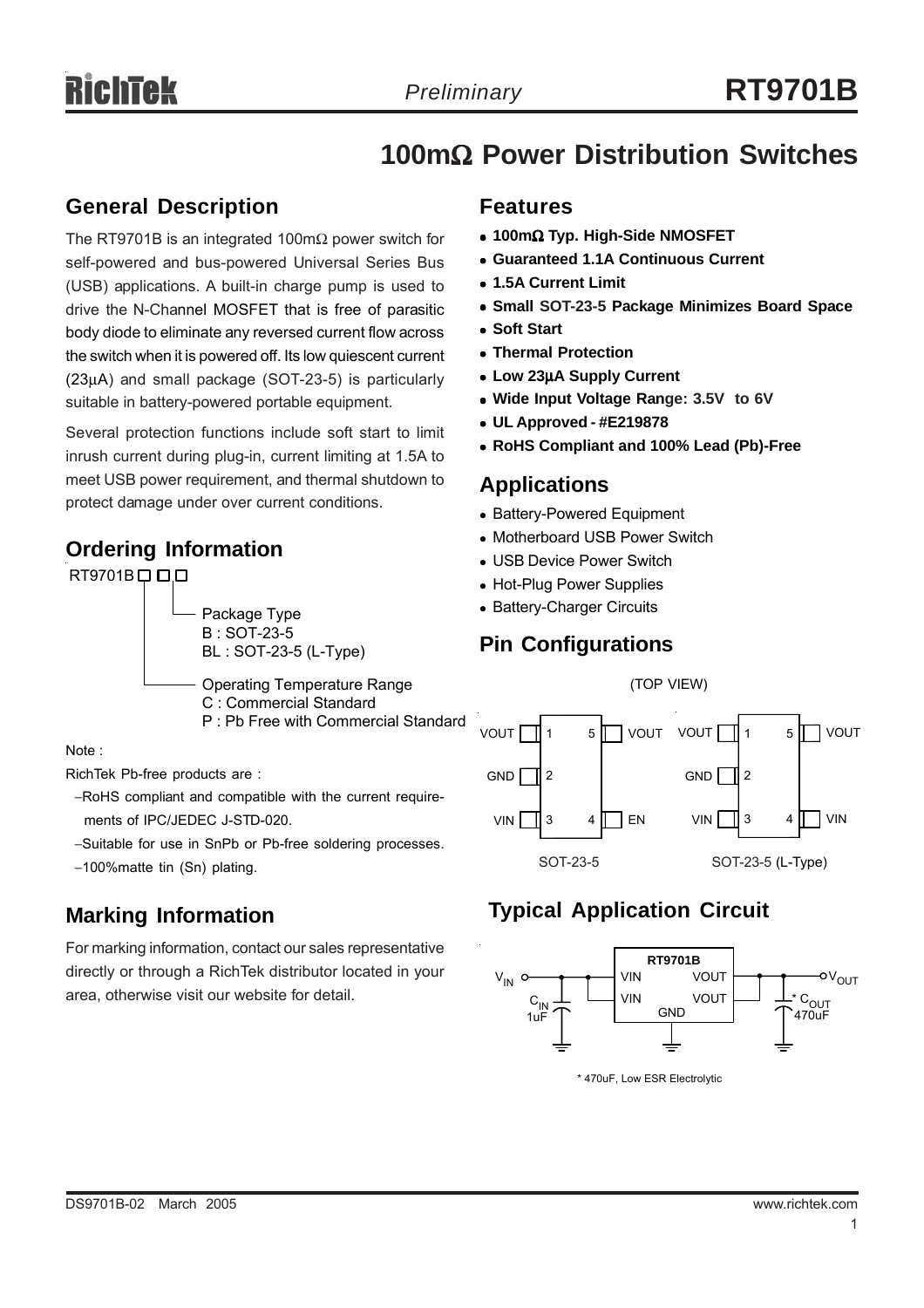## **RT9701B**

## **Test Circuits**



## **Functional Pin Description**

| <b>Pin Name</b> | <b>Pin Function</b>       |
|-----------------|---------------------------|
| VIN             | Power Input Voltage       |
| VOUT            | Output Voltage            |
| GND             | Ground                    |
| FN              | Chip Enable (Active High) |

## **Function Block Diagram**

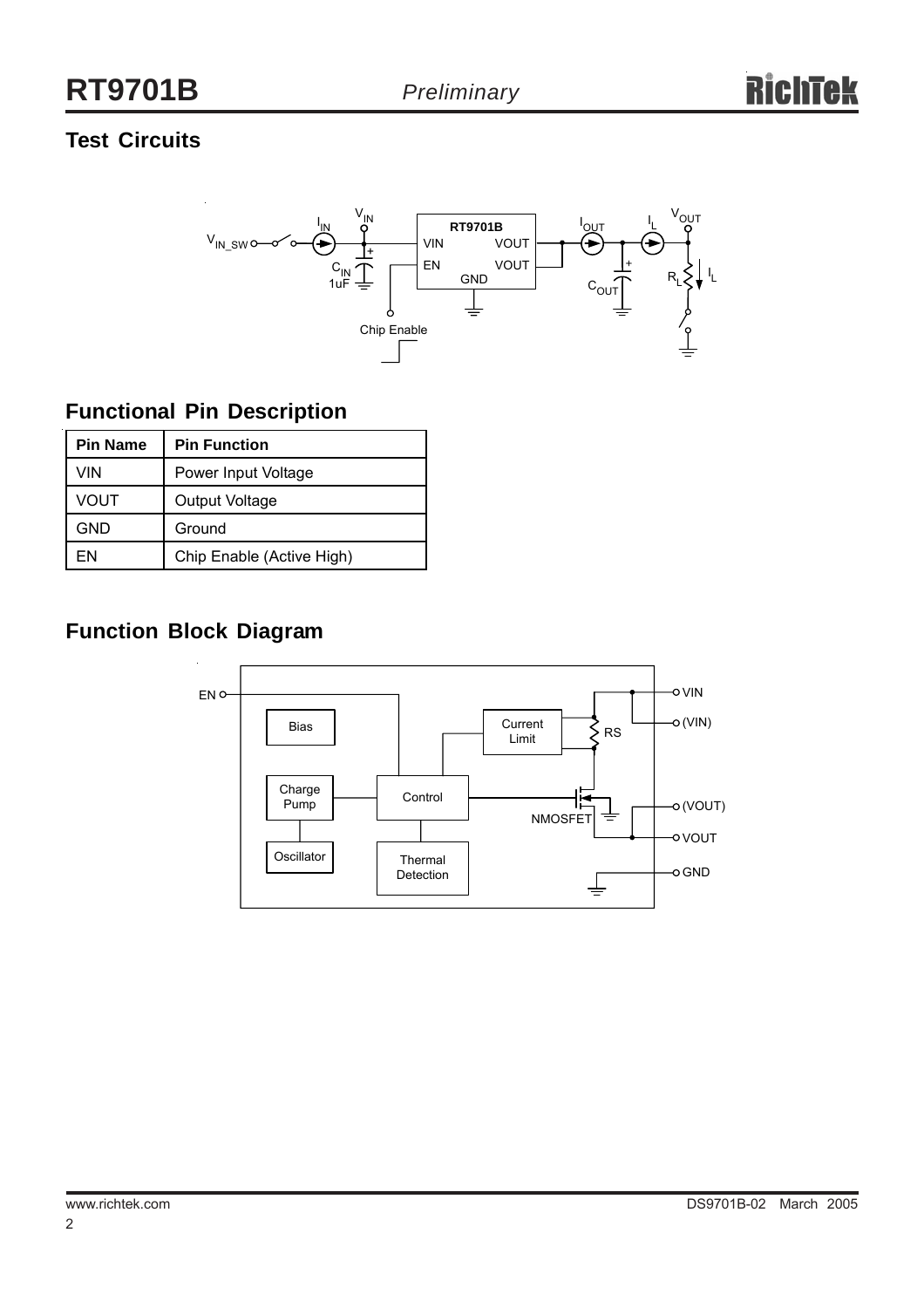## **Absolute Maximum Ratings** (Note 1)

### **Electrical Characteristics**

( $V_{IN}$  = 5V,  $C_{IN}$  =  $C_{OUT}$  = 1µF,  $T_A$  = 25°C, unless otherwise specified)

| <b>Parameter</b>                         |            | <b>Symbol</b>            | <b>Test Conditions</b>                                       | Min                                   | <b>Typ</b> | <b>Max</b>     | <b>Units</b>    |
|------------------------------------------|------------|--------------------------|--------------------------------------------------------------|---------------------------------------|------------|----------------|-----------------|
| Input Voltage Range                      |            | $V_{IN}$                 |                                                              | 3.5                                   | --         | 6              | V               |
| Output NMOSFET R <sub>DS(ON)</sub>       | RT9701BCBL |                          | $I_L = 1A$                                                   | --                                    | 85         | 100            | $m\Omega$       |
|                                          | RT9701BCB  | $R_{DS(ON)}$             | $I_1 = 1A$                                                   | --                                    | 87         | 100            |                 |
| <b>Quiescent Current</b>                 |            |                          | $V_{IN} = 5V$                                                | $- -$                                 | 23         | 45             | μA              |
| Output Turn-On Rising Time               |            | $T_R$                    | $R_L$ = 10 $\Omega$ , 90% Settling                           | $- -$                                 | 400        | $-$            | μS              |
| <b>Current Limit Threshold</b>           |            | <b>LIM</b>               | $R_L = 2\Omega$                                              | 1.1                                   | 1.5        | $\overline{2}$ | A               |
| <b>Short-circuit Fold Back Current</b>   |            | $\log$                   | $V_{\text{OUT}}$ = 0V, measured<br>prior to thermal shutdown | $-$                                   | 1.0        | --             | A               |
| EN Input High Threshold                  | RT9701BCB  |                          |                                                              | 2.0                                   | --         |                | V               |
| EN Input Low Threshold                   | RT9701BCB  |                          |                                                              | --                                    | --         | 0.8            | V               |
| Shutdown Supply Current                  | RT9701BCB  | $I_{OFF}$                | $EN = "0"$                                                   | --                                    | 0.1        | 1              | μA              |
| Output Leakage Current                   | RT9701BCB  | <b>ILEAKAGE</b>          | $EN = "0", VOUT = 0V$                                        | $\hspace{0.05cm}$ – $\hspace{0.05cm}$ | 0.5        | 10             | μA              |
| V <sub>IN</sub> Under Voltage Lockout    |            | <b>UVLO</b>              |                                                              | 2.8                                   | 3          |                | V               |
| V <sub>IN</sub> Under Voltage Hysteresis |            |                          |                                                              | $\qquad \qquad -$                     | 100        | $-$            | mV              |
| <b>Thermal Limit</b>                     |            | $T_{SD}$                 |                                                              | --                                    | 130        | --             | $\rm ^{\circ}C$ |
| <b>Thermal Limit Hysteresis</b>          |            | $\Delta$ T <sub>SD</sub> |                                                              |                                       | 20         |                | $\circ$ C       |

**Note 1.** Stresses listed as the above "Absolute Maximum Ratings" may cause permanent damage to the device. These are for stress ratings. Functional operation of the device at these or any other conditions beyond those indicated in the operational sections of the specifications is not implied. Exposure to absolute maximum rating conditions for extended periods may remain possibility to affect device reliability.

- **Note 2.** Devices are ESD sensitive. Handling precaution recommended.
- **Note 3.**  $\theta_{JA}$  is measured in the natural convection at  $T_A = 25^{\circ}$ C on a low effective thermal conductivity test board of JEDEC 51-3 thermal measurement standard.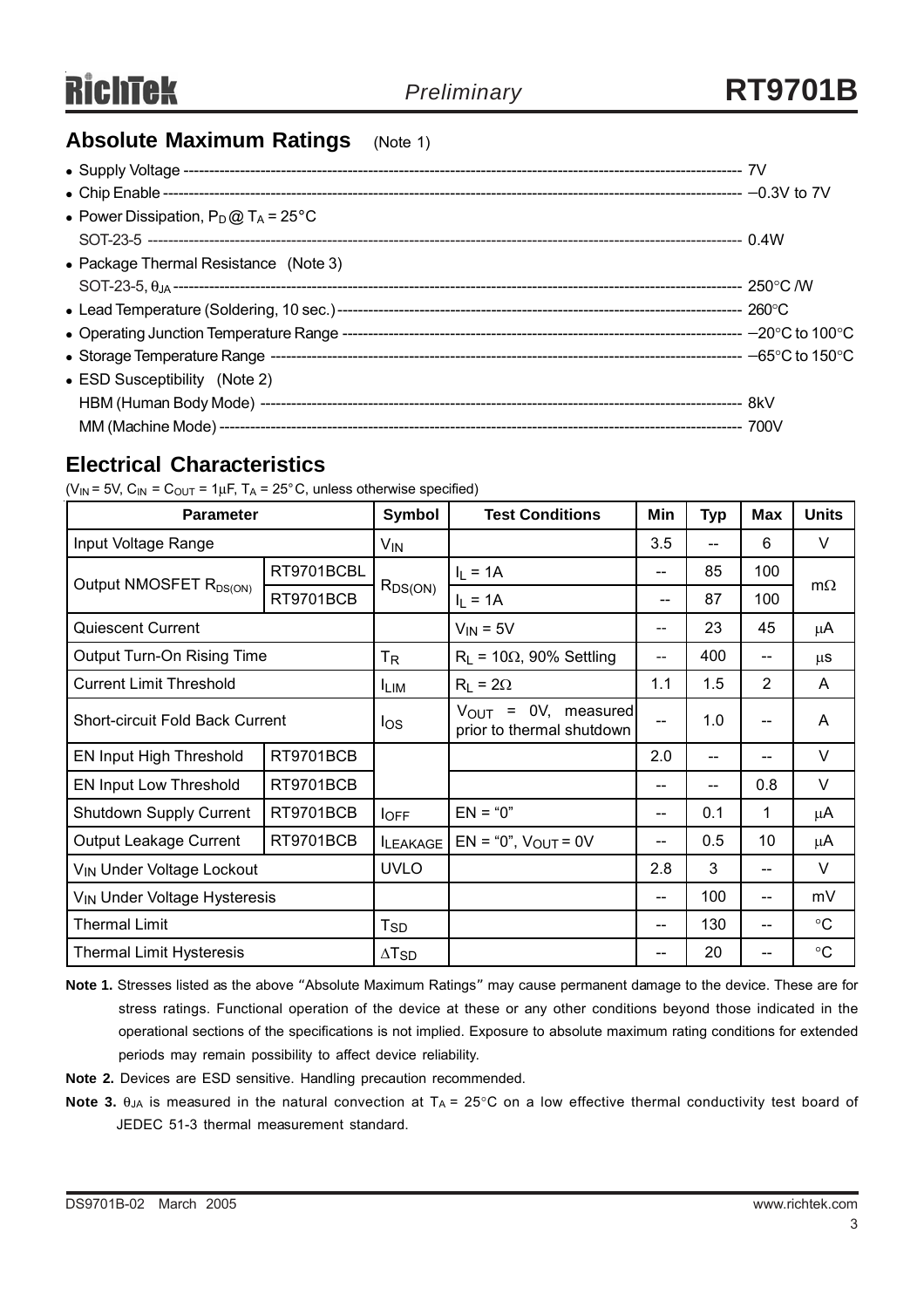## **Typical Operating Characteristics**

(Refer to Test Circuit)

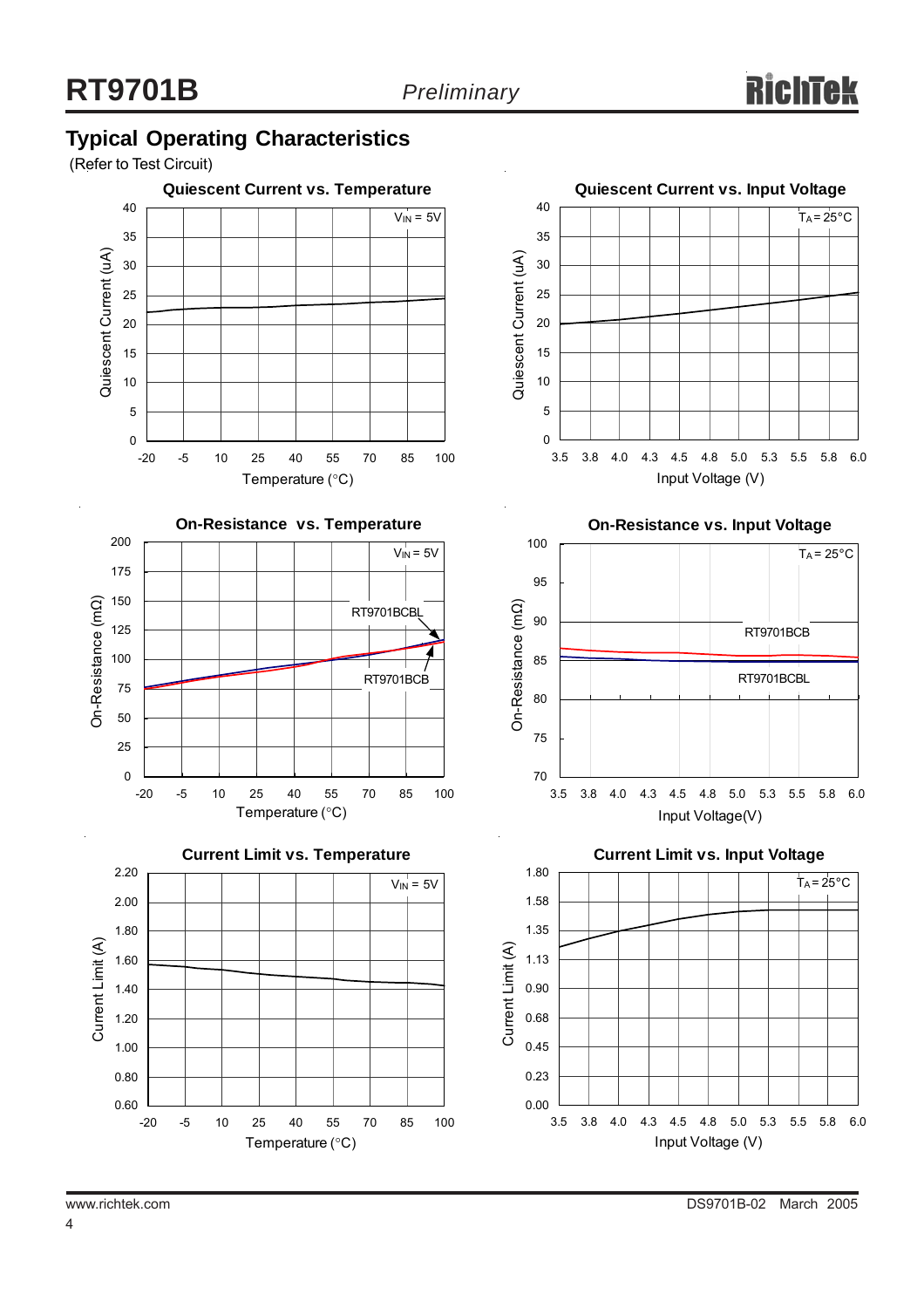# chtek

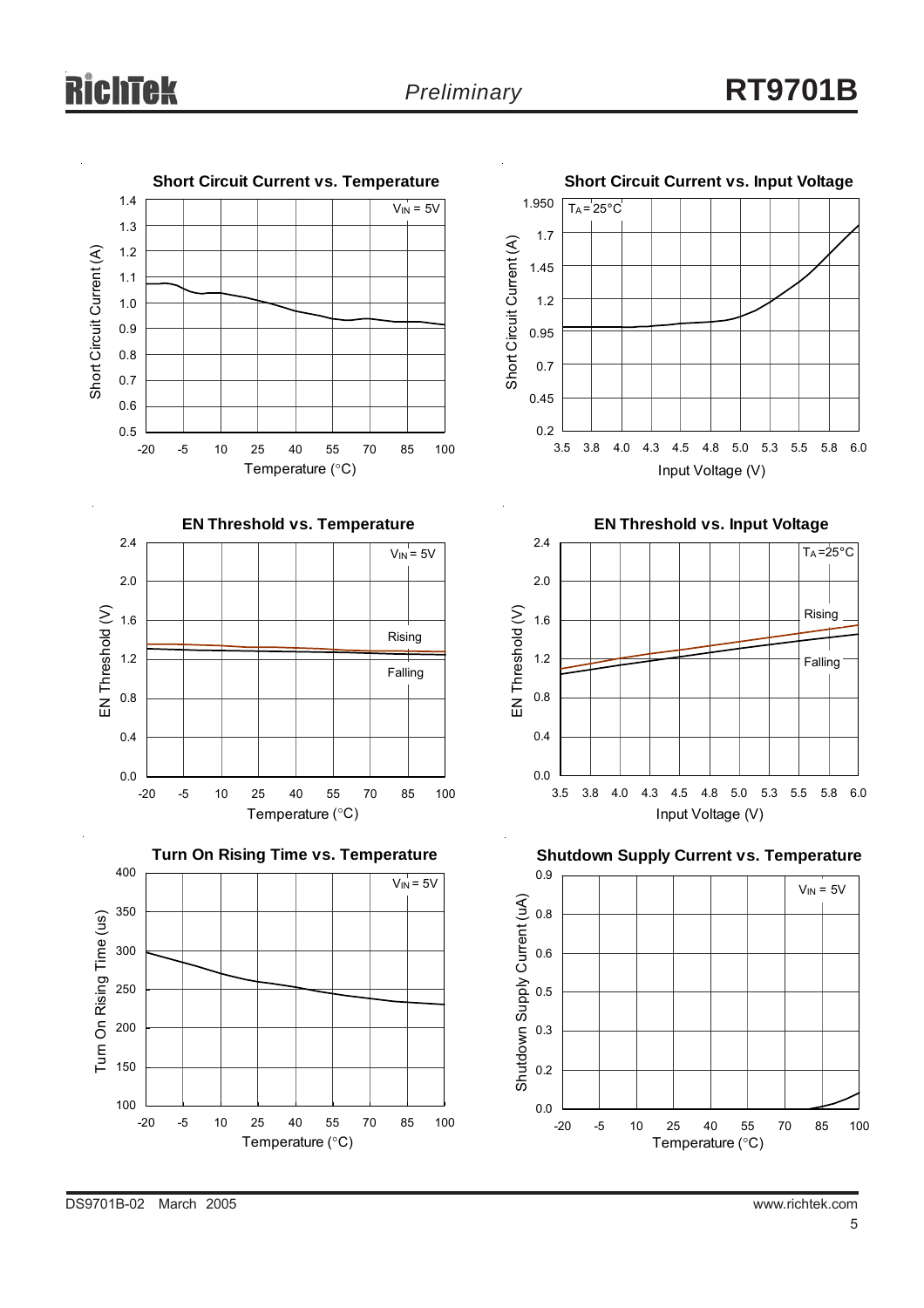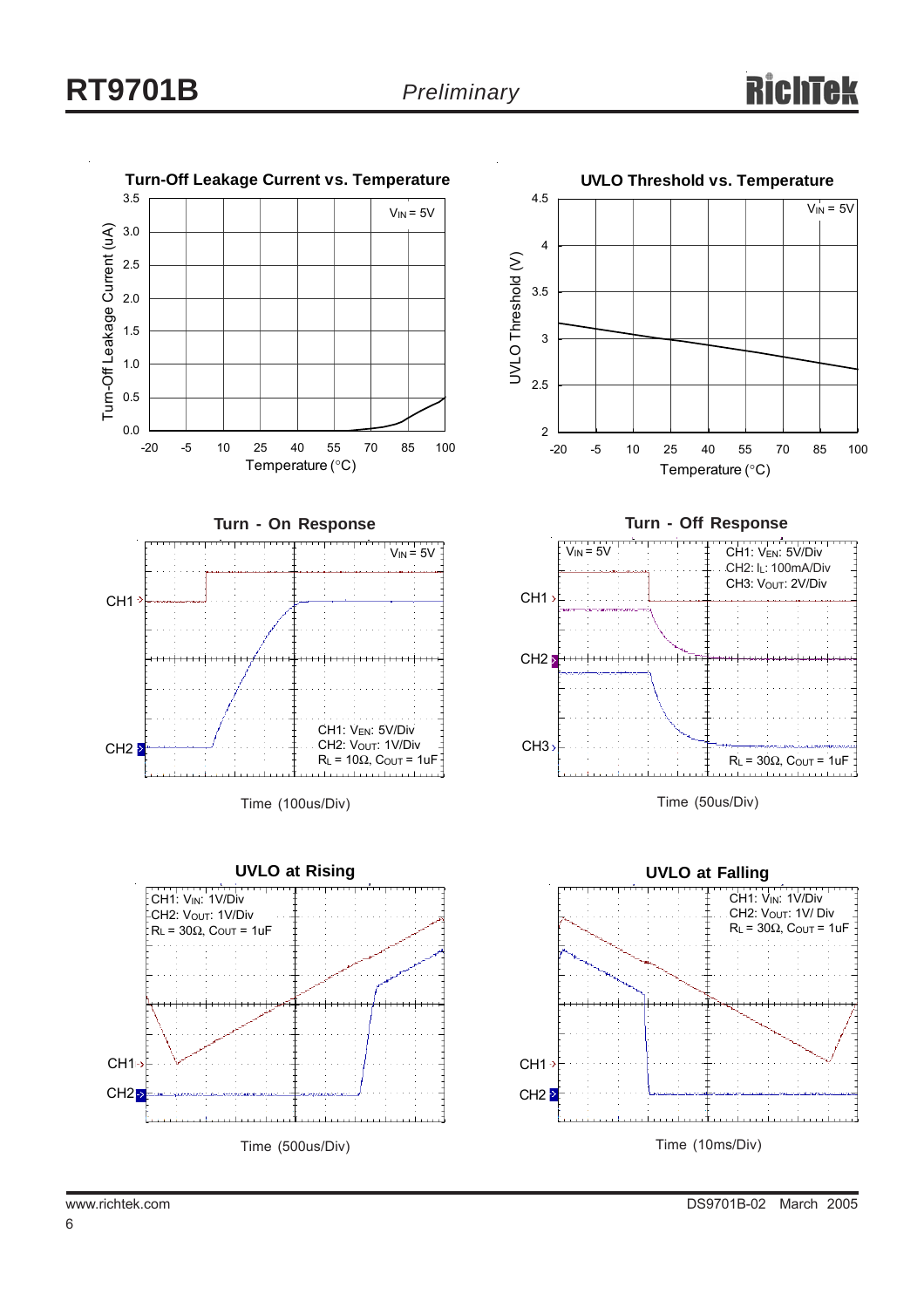

Time (25us/Div)



Time (1ms/Div)





Time (50us/Div)



Time (50ms/Div)



Time (100us/Div)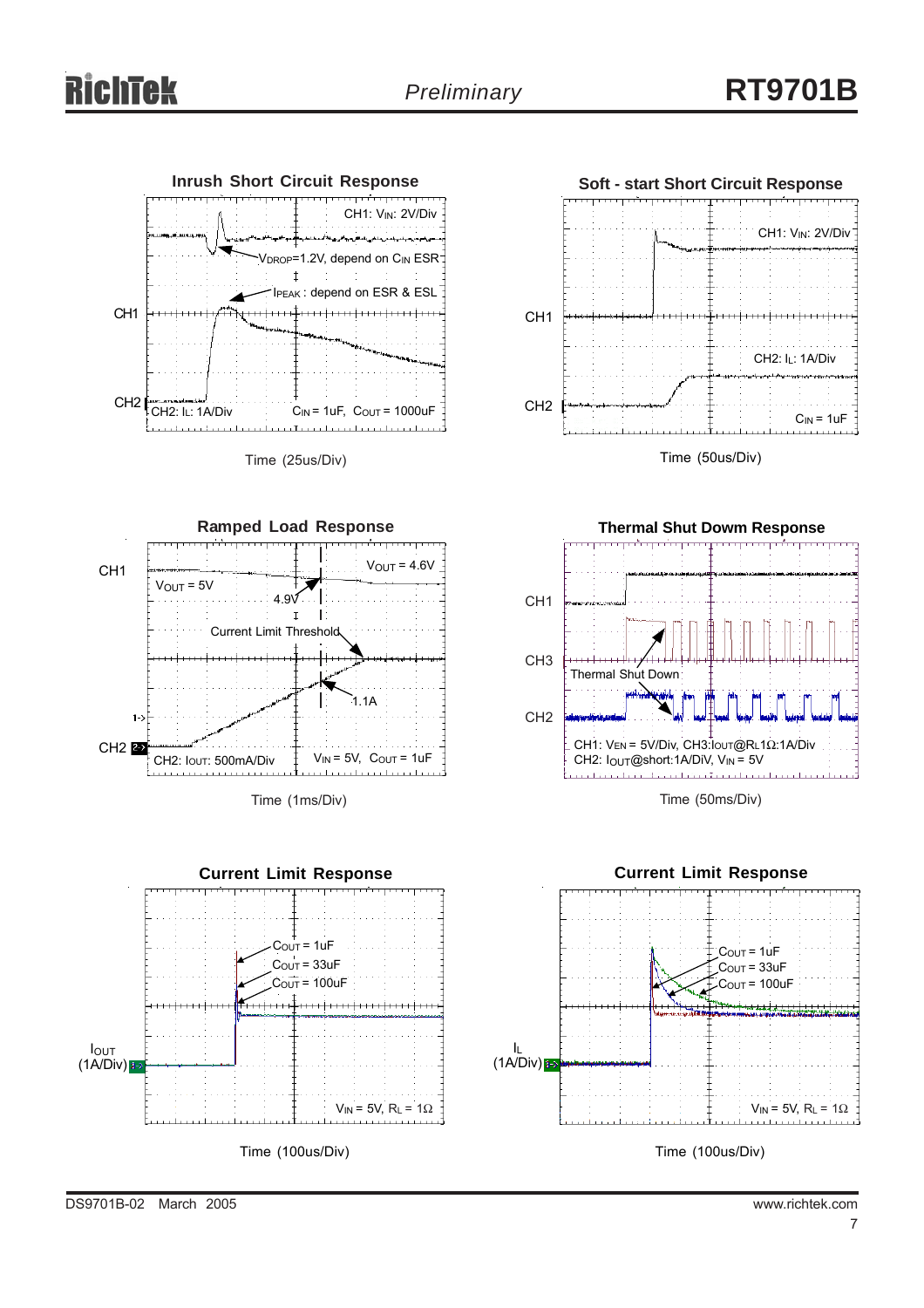

Time (5us/Div)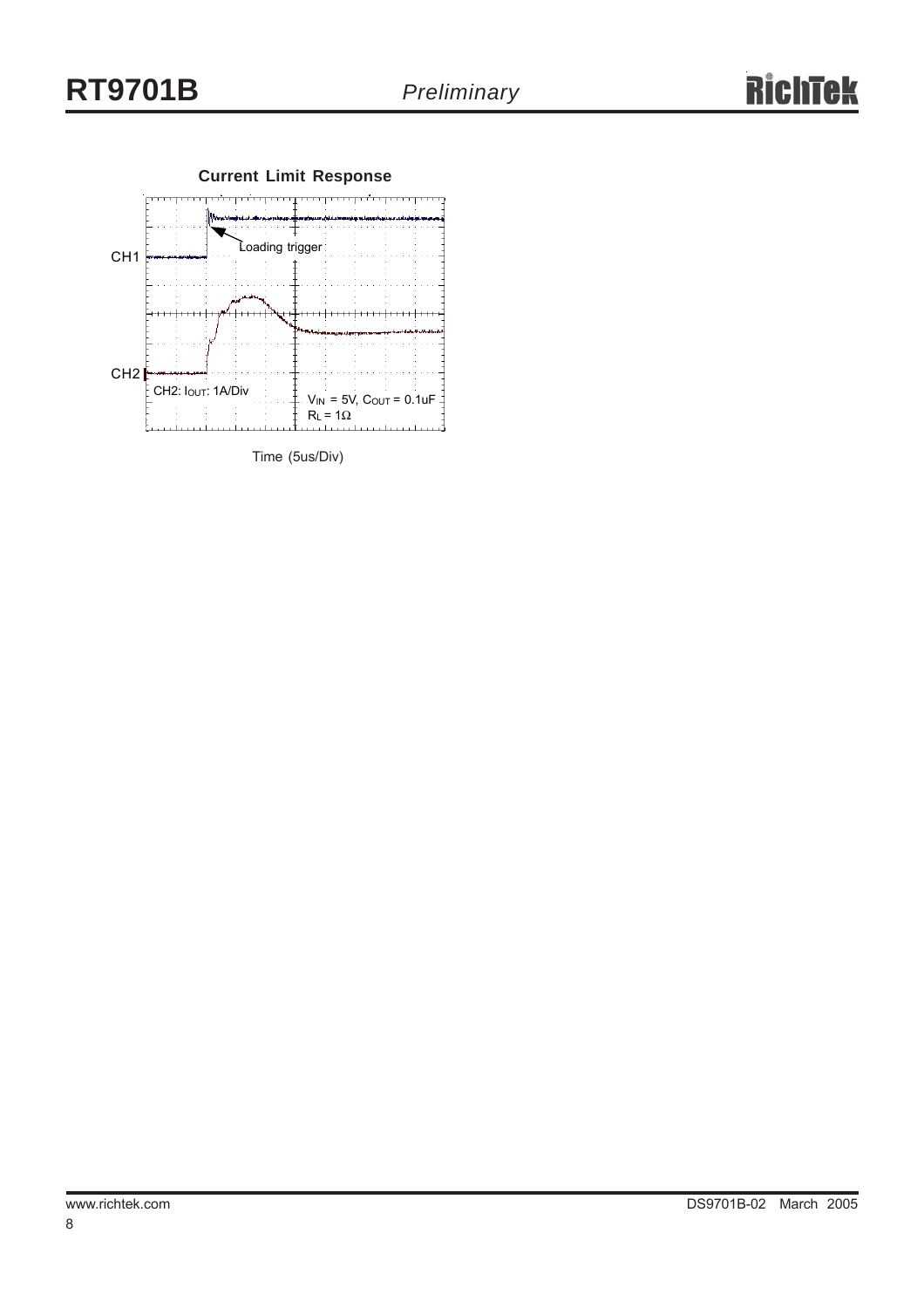## **Application Information**

The RT9701B is a high-side single N-Channel MOSFET switch with active-high enable input.

### **Input and Output**

VIN (input) is the power supply connection to the circuitry and the drain of the output MOSFET. VOUT (output) is the source of the output MOSFET. In a typical circuit, current flows through the switch from VIN to VOUT toward the load. Both VOUT pins must be short on the board and connected to the load and so do both VIN pins but connected to the power source.

### **Thermal Shutdown**

Thermal shutdown shuts off the output MOSFET if the die temperature exceeds 130°C and 20°C of hysteresis forces the switch turning off until the die temperature drops to 110°C.

### **Soft Start**

In order to eliminate the upstream voltage droop caused by the large inrush current during hot-plug events, the "soft-start" feature effectively isolates power supplies from such highly capacitive loads.

### **Under-voltage Lockout**

UVLO prevents the MOSFET switch from turning on until input voltage exceeds 3V (typical). If input voltage drops below 3V (typical), UVLO shuts off the MOSFET switch.

### **Current Limiting and Short Protection**

The current limit circuit is designed to protect the system supply, the MOSFET switch and the load from damage caused by excessive currents. The current limit threshold is set internally to allow a minimum of 1.1A through the MOSFET but limits the output current to approximately 1.5A typical. When the output is short to ground, it will limit to a constant current 1A until thermal shutdown or short condition removed.

### **Filtering**

To limit the input voltage drop during hot-plug events, connect a 1µF ceramic capacitor from VIN to GND. However, higher capacitor values will further reduce the voltage drop at the input.

Connect a sufficient capacitor from VOUT to GND. This capacitor helps to prevent inductive parasitics from pulling VOUT negative during turn-off or EMI damage to other components during the hot-detachment. It is also necessary for meeting the USB specification during hot plug-in operation. If RT9701B is implanted in device end application, minimum 1µF capacitor from VOUT to GND is recommended and higher capacitor values are also preferred.

In choosing these capacitors, special attention must be paid to the Effective Series Resistance, ESR, of the capacitors to minimize the IR drop across the capacitor ESR. A lower ESR on this capacitor can get a lower IR drop during the operation.

Ferrite beads in series with all power and ground lines are recommended to eliminate or significantly reduce EMI. In selecting a ferrite bead, the DC resistance of the wire used must be kept to a minimum to reduce the voltage drop.

### **Reverse current preventing**

The output MOSFET and driver circuitry are also designed to allow the MOSFET source to be externally forced to a higher voltage than the drain (VOUT > VIN  $\geq$  0). To prevent reverse current from such condition, disable the switch (RT9701BCB) or connect VIN to a fixed voltage under UVLO.

### **Layout and Thermal Dissipation**

- Place the switch as close to the USB connector as possible. Keep all traces as short as possible to reduce the effect of undesirable parasitic inductance.
- Place the ot capacitor and ferrite beads asclose to the USB connector as possible.
- If ferrite beads are used, use wires with minimum resistance and large solder pads to minimize connection resistance.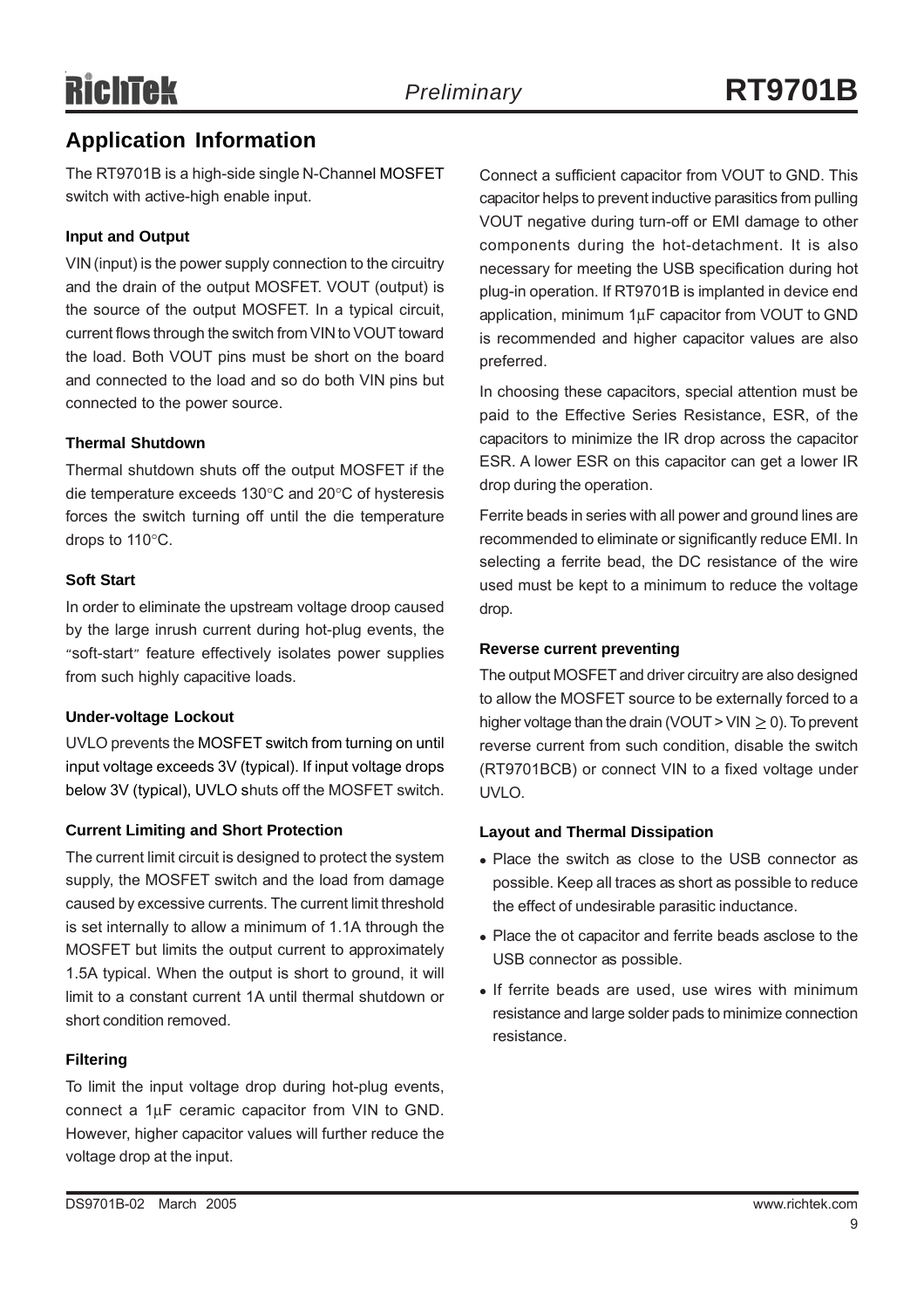# **RT9701B**

- If the package is with dual VOUT or VIN pins, short both the same function pins as Figure 1 or Figure 2 to reduce the internal turn-on resistance. If the output power will be delivered to two individual ports, it is specially necessary to short both VOUT pin at the switch output side in order to protect the switch when each port are plug-in separately.
- Under normal operating conditions, the package can dissipate the channel heat away. Wide power-bus planes connected to VIN and VOUT and a ground plane in contact with the device will help dissipate additional heat.



Figure 1. High Side Power Switch



Figure 2. High Side Power Switch with Chip Enable Control